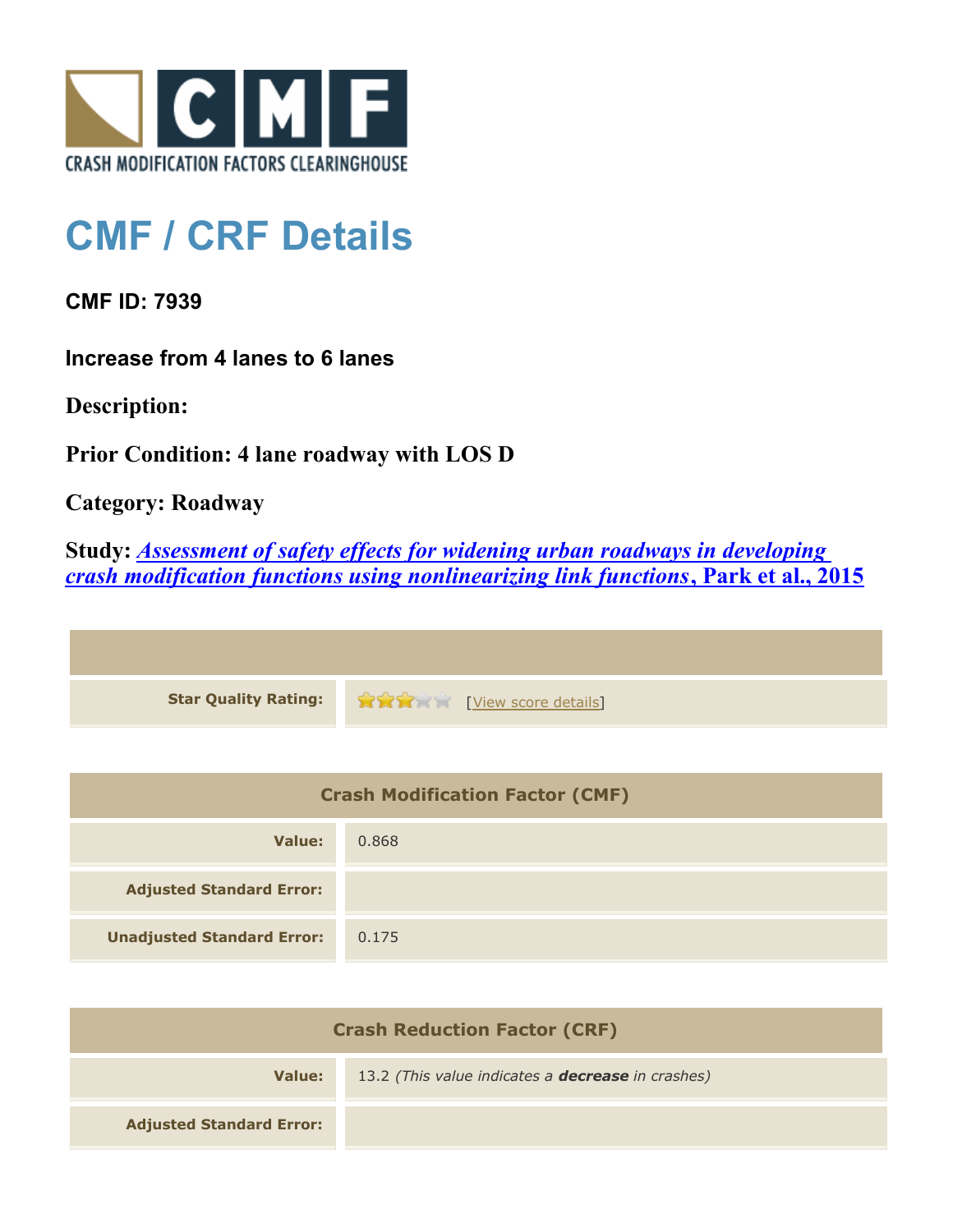| <b>Applicability</b>       |                                                                      |
|----------------------------|----------------------------------------------------------------------|
| <b>Crash Type:</b>         | All                                                                  |
| <b>Crash Severity:</b>     | K (fatal), A (serious injury), B (minor injury), C (possible injury) |
| <b>Roadway Types:</b>      | Not specified                                                        |
| <b>Number of Lanes:</b>    |                                                                      |
| <b>Road Division Type:</b> |                                                                      |
| <b>Speed Limit:</b>        | $40 - 60$                                                            |
| <b>Area Type:</b>          | Urban                                                                |
| <b>Traffic Volume:</b>     | 20500 to 60683 Annual Average Daily Traffic (AADT)                   |
| <b>Time of Day:</b>        |                                                                      |
| .<br>$ -$                  |                                                                      |

## *If countermeasure is intersection-based*

| <b>Intersection Type:</b>         |  |
|-----------------------------------|--|
| <b>Intersection Geometry:</b>     |  |
| <b>Traffic Control:</b>           |  |
| <b>Major Road Traffic Volume:</b> |  |
| <b>Minor Road Traffic Volume:</b> |  |

| <b>Development Details</b>      |              |
|---------------------------------|--------------|
| <b>Date Range of Data Used:</b> | 2003 to 2012 |
| <b>Municipality:</b>            |              |
| State:                          | <b>FL</b>    |